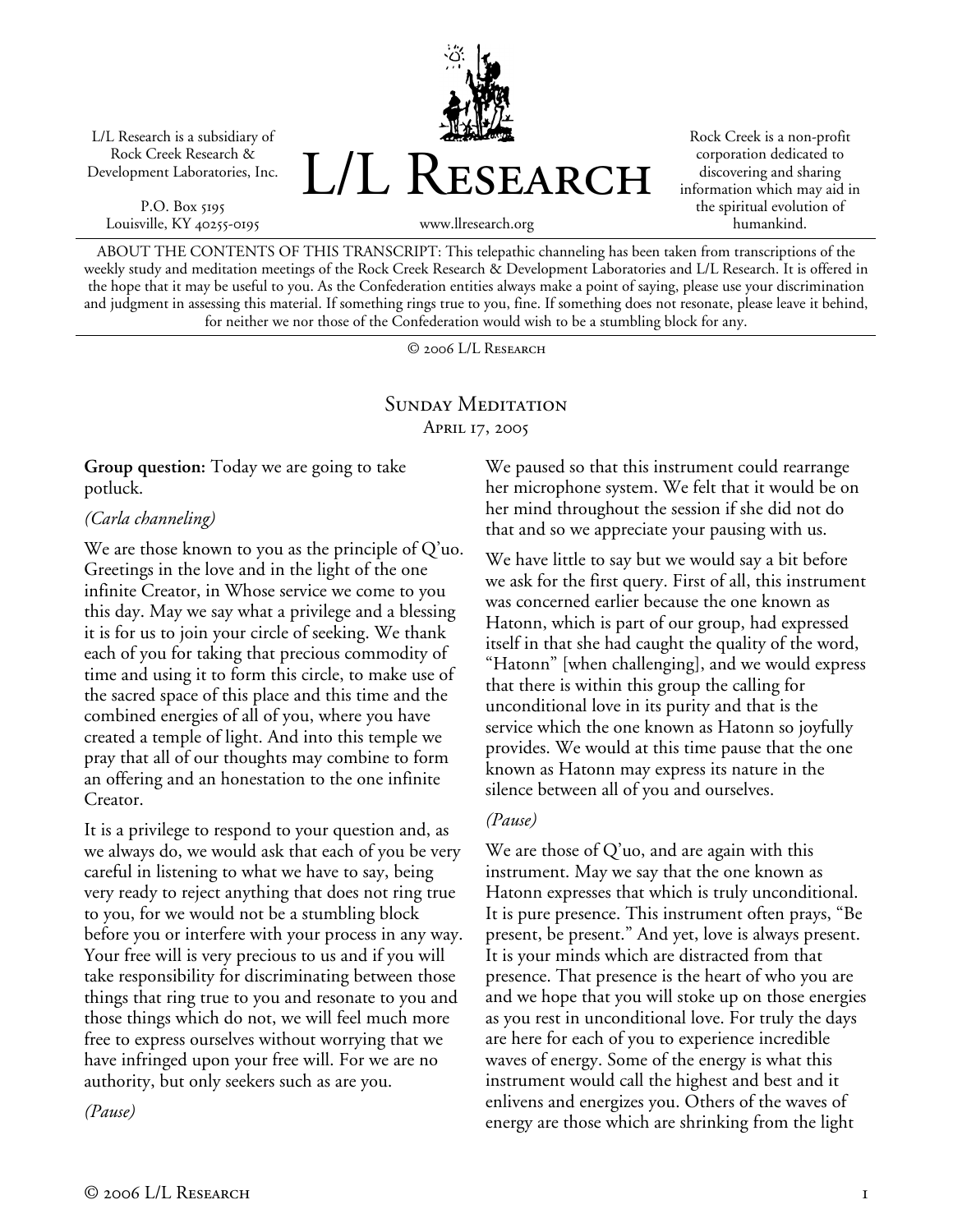and the love of the one infinite Creator, energies that are fleeing from the lucidity and the clarity of these times that are among you now. The new heaven and the new earth lives upon the planet Earth. It is being born, more and more. And so there are retroactive energies that are shrinking away from this clearer and brighter light, shall we say, not very accurately.

When these waves of energy hit you it will feel to you as if all things are resisting and are failing. We ask you to know that this is baffled and confused energy that does not tell you the truth, for you are succeeding. You are thriving. You are growing. And in that growth, things must fall away so that new things can emerge. We can only say to you: let it flow through you, let it fall away as it will; cling not and do not reach, but be. And allow the energies that are yours to come to you. Your desire is honed, your focus is becoming more and more clear. Trust yourself. Trust the system of guidance that surrounds you. Trust the Earth beneath your feet which is learning little by little to trust you. You are becoming creatures of love involved in a loving environment, and from the earth to the sky, from the East to the West, and the North to the South, your planet is coming alive with love. Can you hear it in the politics of the day? Only if you listen carefully and with selective ears.

Know then that this which is unseen has a power and that you are part of the web of love. Open yourself, therefore, to those energies of love that are awakening within you, more and more.

We would at this time ask if there is a query?

**V:** Thank you, Q'uo. We do have three queries from the Rangers. The first of them is: "What is the nature of that pairing between two beings who find in each other that love and wisdom that connects them 'not for a day, a week, or even a year, but for all eternity?"

We are those of Q'uo, and are aware of your query, my brother. May we say that the nature of the energy betwixt two entities which have penetrated the veil of forgetting and have become able to

experience each other as true beings, shall we say, as souls, is that energy which we would call selfhood. It is an awareness of unity. It normally comes wrapped in some clothing and that clothing tends to be partially that of sexuality and partially that of personality. The heart of a connection between two entities that have been able to form a bond that is eternal, however, is one of unity.

It is interesting to view the ways in which entities within third-density consensus reality are able to penetrate the masks or the costumes, shall we say, of appearance, personality and sexuality. Very often, it is the trigger of a sexual attraction or the attraction of intellect for intellect, or goodness for goodness, shall we say, heart for heart, that will trigger the opening of the space in which two entities may begin to create a unity between them.

When entities attempt to move from sexuality, shall we say, from the red-ray attraction, into a soul-tosoul relationship, there are boundaries which appear impossible to cross. For sexual relationships are based upon a self and an other-self and the connection between. When that dynamic remains as a central motif in a relationship, in its own way it delimits and describes the circumference of that particular relationship. And many are the couples that have been drawn together sexually and that express the chemical attraction of the polarity between those two entities for some time before finally discovering the country that lies beyond polarity.

Similarly, many triggered bondings have to do with the nature of the orange-ray chakra, shall we say, the chakra that has to do with subtler aspects of interpersonal relationships. And again, until the dynamics betwixt the personalities have to some extent been explored and released, the very thing that brought two entities together becomes that which limits that relationship.

And so it is as entities move upwards through the dimensions of relationship, exploring the aspects of relationship which have to do with becoming a family and then exploring the aspects of relationship which have to do with opening the heart to each other's humanness. There is almost always a delimiting factor involved in this opening of the heart. It would seem, once an entity has climbed up through the first three concerns of relationship into the open heart, that the way would be free and clear.

1

<sup>&</sup>lt;sup>1</sup> This phrase is a quote from an answer to a previous question to Q'uo in the March 20, 2005 session about finding a loving companion. The complete thought was, "And how shall you prepare to walk side-by-side with an entity that speaks to your deepest heart and that satisfies you, not for a day or for a week but for all of eternity?"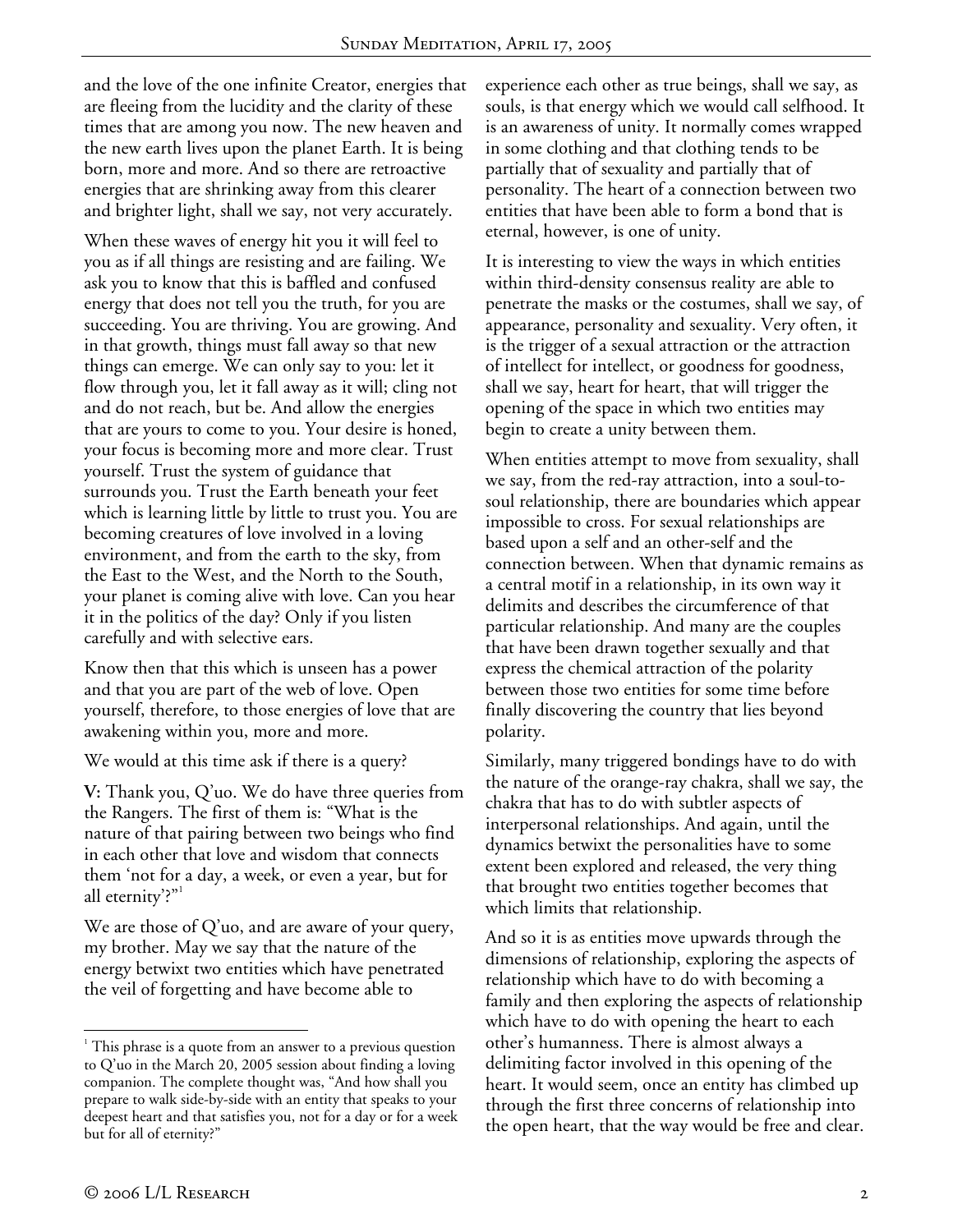And yet this is not so. When one at last enters that sacred precinct of the open heart and one rests together in that place of clear light, one views in the other the beginnings of great knowledge. And with this great knowledge comes a great price. That price is the shadow of all that is true about one. When one is heart to heart, when at last [one] is exposed and the humanness of the self is undefended, not simply from the other self, for the other self is ready to love unconditionally, that other self becomes a mirror which then reflects back to you for the first time, so that you can see it yourself, the picture of your own shadow.

It is a great knowledge and you are as naked as Adam and Eve in the Garden of Eden, standing before the tree of the knowledge of good and evil. Are you good? Are you evil? No. You are human: you are all that is. This is a great crux in the development of an eternal friendship, shall we say. If you shrink from the mirror of your shadow in the open heart, you then are forced back, past the lions at the gate, out into those lesser fields, plains and meadows of the one infinite Creator in which play the dynamics of personality.

Once you have faced yourself squarely in the mirror of the other, sitting together in the lap of the Creator, surrounded with arms of love, tickled by the beard of the Almighty, blessed upon the breast of the Mother, loved at last for all that you are, then at last you are free to begin what is sometimes a lengthy process but a joyful one. And that is the moving on from the open heart to the articulated heart. That is what this entity would describe as the energy of the blue ray or the throat chakra. Once you have begun the process of open communication with another, you find that miraculously that which used to divide you now begins to unite you. You find that the truth which seemed before to beat you down and to make you feel less now blesses and redeems and heals and clears the way for you to be.

Let us take a moment and look at that verb, to be. It is so underappreciated among your peoples! And yet this is what you came to do. You came to do something that has no doing to it, for being is more than anything else a matter of allowing yourself not to act but to express as an essence beyond thought, beyond deeds. What is the scent of a flower? What value can you say it has? It is beyond words. Can you see that? And can you see that the bouquet of your

being is the most precious gift that you will ever have to give? It is your gift to the other, to the creation, and to the Creator. And what but the forces of great love can give you permission within third-density beingness to explore that essence of self?

So we would say that the nature of the quality of companionship that lasts not for a day or for a month or for a year but for eternity is that quality which has been formed in the fire of moving through tremendous amounts of dynamics: sexual, sensual, physical, emotional, mental, intellectual and finally into the area of the spiritual, into the area where two hearts can touch and become one, not because they are the same but because they are sparks of the same fire that are sharing with each other the incredible gift of their unique essence so that each is teaching each, each is healing each, and each fulfills the larger desire of each to become a flame of spirit.

Is there another query at this time?

**V:** Thank you Q'uo. The Rangers' next query asks, "In the higher densities, how does sexual attraction and companionship play out?"

We are those of  $Q'$ uo, and are aware of your query, my brother. There are some limits to that which we may say about this question but in general we would say that the sexuality which is so much a part of third-density entities has all of the aspects which higher densities' sexual energy transfers contain. However, within third density, as we have said, there is the beginning of sexual attraction that rests within the second-density physical vehicle within which you enjoy moving about the Earth at this time. The expression of sexual energy within this animalistic body is simple. It is a natural function which is uncomplicated and which calls body to body, depending upon the dynamics of sexual polarity. This instrument has often described the basic sexual attraction as chemical, and we would agree that it is a matter of the chemistry between two entities. Within third-density acculturation, the simple chemical attraction between two entities within red ray becomes overlaid with expectations and culturally-oriented standards of attraction which work not according to the ways of the body but according to the ways of the mind. And you must realize that within third density, the body is the creature of the mind. So very often there is a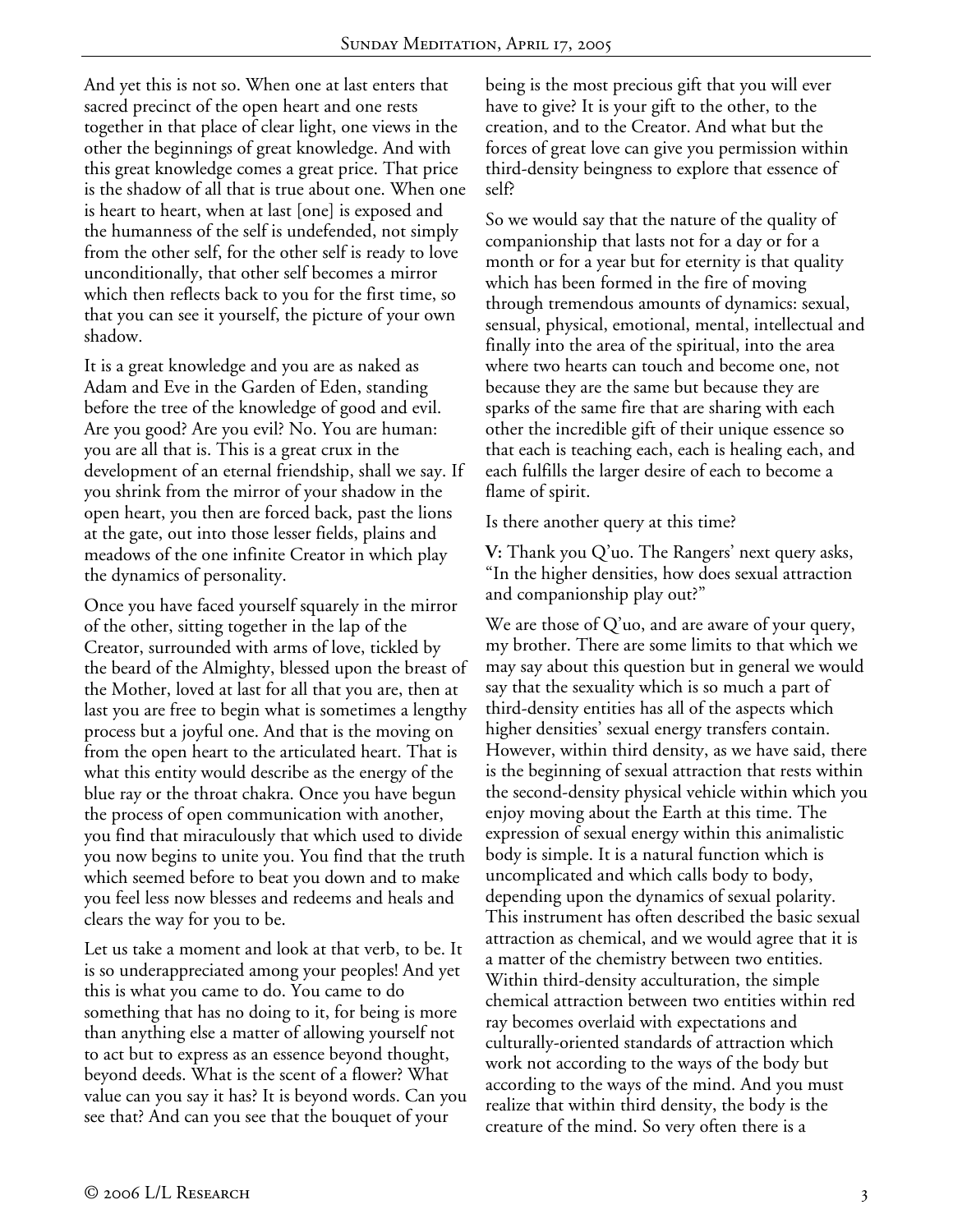substantial amount of fairly shallow and inauthentic attraction concerned with sexual expression within third density.

Now, within fourth density these layers of acculturation fall away. Fourth-density entities, as well as fifth and sixth-density entities, have physical vehicles of a type. Each higher density's physical vehicle is, shall we say, more refined in type yet there is a physicality to it. Consequently, the nature of the physical vehicle determines the entry level of sexual attraction. It is difficult for you, perhaps, to imagine a sexual attraction that is based on the truth of each entity as seen by each other entity. And yet we would ask you to imagine a creation in which all entities are attracted to all other entities based on the truth of their beings. Higher-density bodies are attracted to truth in the harmonics of the truth within themselves to which they have the most commonality and from which they have the most to learn. So there is still a bi-polar aspect to higherdensity sex within fourth density, but it is the near pole of commonality and the far pole of a mutual desire to learn from each other the mysteries of the essence, the fragrance of the being of each other. It is sexuality and teach/learning.

Within fourth density, the casual sexual expression is not simply common but is as much a part of courtesy as shaking hands is within your density. It is as if when entities meet, they have sex. That is the way that you would describe it within your density. The potential difference between the two entities is expressed naturally and without any shame, removal of clothing, or the exchange of bodily fluids. It is an energy exchange. The children produced of this energy exchange are those opportunities for souls who wish to learn from the two entities which exchanged energy in such a way as to make an opportunity. The bodies are more refined. Sexuality does not have those physicalities of third density. And yet there is the possibility for enormous love. And when it is seen between two entities that there is this unique potential for teaching and learning together, a mating is formed.

So you see the processes of the energy body continue to be red, orange, yellow, green, blue and indigo. And relationships continue to be refined through the interactions of two entities who have joined together. Yet, the work is subtler and deeper and, in its own way, narrower. We who speak are those of

fifth density and we carry the energies and the information of those within fourth density and within sixth density. In each density of those three, the physical bodies become more refined and in sixth density the bodies are what you would call photons. You are moving from heavy chemical bodies to lighter energy bodies to bodies of a certain type of light to bodies of limitless light, shall we say. This is very inexact and while we apologize for the inexactness, we can only express that there is information that would infringe upon your free will involved in attempting to explain to a more precise degree the evolution of mind, body and spirit.

We would ask in general that you simply consider the direction to be that of the refinement of the energy exchange between two entities. Your entityness shall not change. You shall continue to be you. As you form relationships within higher densities, your opportunities for learning and service shall be lifted and refined. This is not a difference in kind, but only a difference in quality. You are on the track which you shall continue upon.

Of seventh density, we cannot speak, for we have not yet experienced the density that is drawn directly back into the Creator to create the next octave of experience. We stay within this heartbeat of the one infinite Creator.<sup>2</sup>

Is there another query at this time?

**V:** Yes, the Rangers' third query reads, "Of the worlds Q'uo evolved from, how did they typically enter into fourth-density service? Namely, what cultures and sociological constructions did they move through on their way towards living in love?"

We are those of Q'uo, and are aware of your query, my sister. We find that we are up against the full stop of the Law of Free Will when it comes to describing experiences that are common to us, experiences which would pull you into a false place where you were hoping to be like us.

We would instead say a few words about the opportunities that lie before you at this time. For you are those with third-density bodies and fourthdensity hearts—yearning with every fiber of your beings to live a fourth-density life, by fourth-density

 $\overline{a}$ <sup>2</sup> This source has often spoken of the entire octave of densities in which we are now experiencing third density as one heartbeat of the Creator.